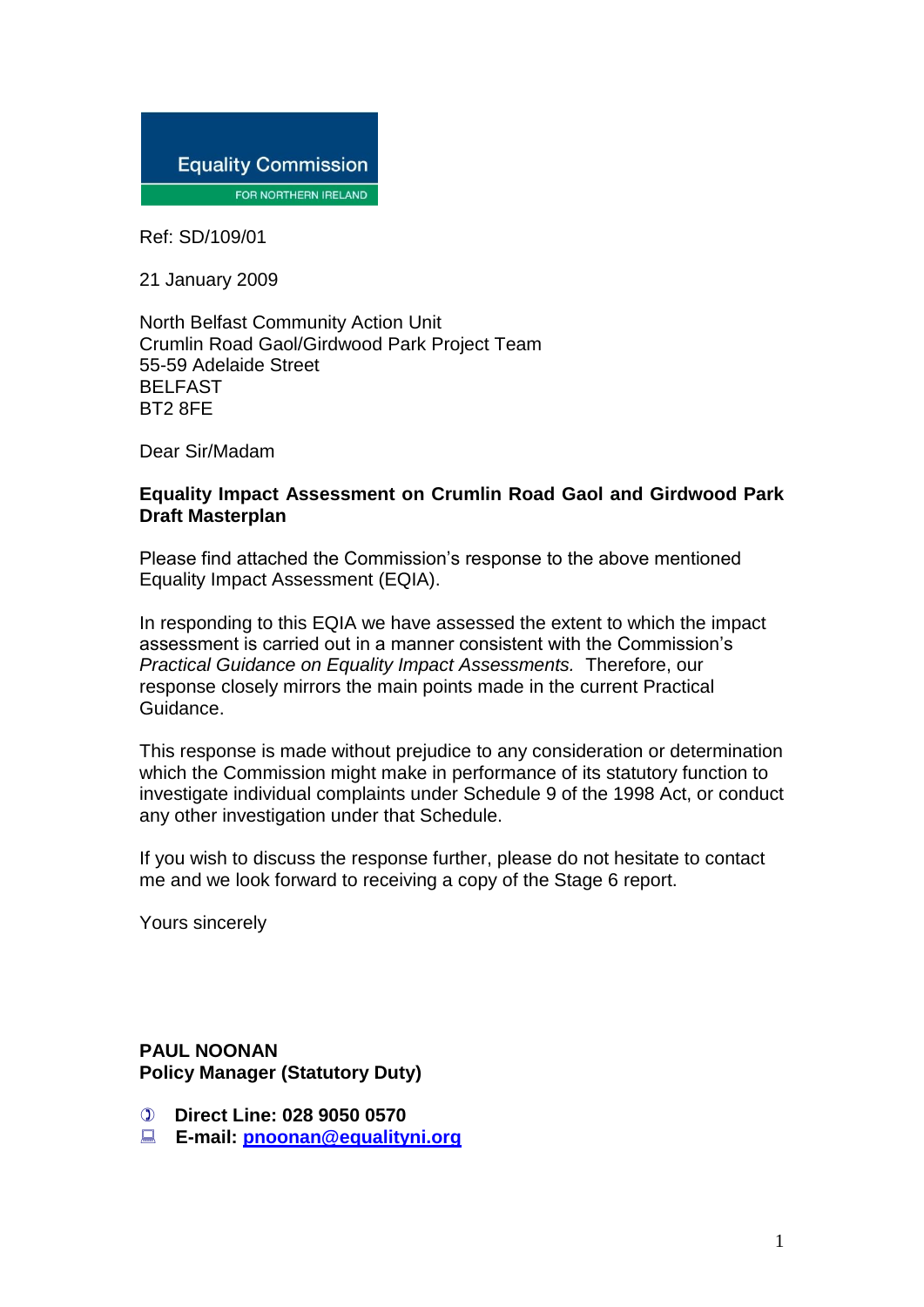# **Equality Commission for Northern Ireland Response to EQIA**

### **Department for Social Development Crumlin Road Gaol/Girdwood Barracks draft Masterplan January 2009**

### **Introduction**

The Equality Commission for Northern Ireland ("the Commission") is an independent public body established under the Northern Ireland Act 1998. The Commission is responsible for implementing the legislation on fair employment, sex discrimination and equal pay, race relations, sexual orientation, disability and age.

The Commission's remit also includes overseeing the statutory duties on public authorities to promote equality of opportunity and good relations under Section 75 of the Northern Ireland Act 1998 and the positive disability duties.

The Commission's general duties include:

- working towards the elimination of discrimination;
- promoting equality of opportunity and encouraging good practice;
- promoting positive / affirmative action;
- promoting good relations between people of different racial groups;
- overseeing the implementation and effectiveness of the statutory duty on relevant public authorities; and
- keeping the legislation under review.

The Commission welcomes the opportunity to comment on the Department for Social Developments' equality impact assessment of the above policy.

In responding to EQIAs, the Commission is assessing the extent to which the Impact Assessment is carried out in a manner consistent with the Commission's *Practical Guidance on Equality Impact Assessment.* 

As well as this response, the Commission would also refer to previous advice provided on the EQIA in discussion and correspondence with the Department.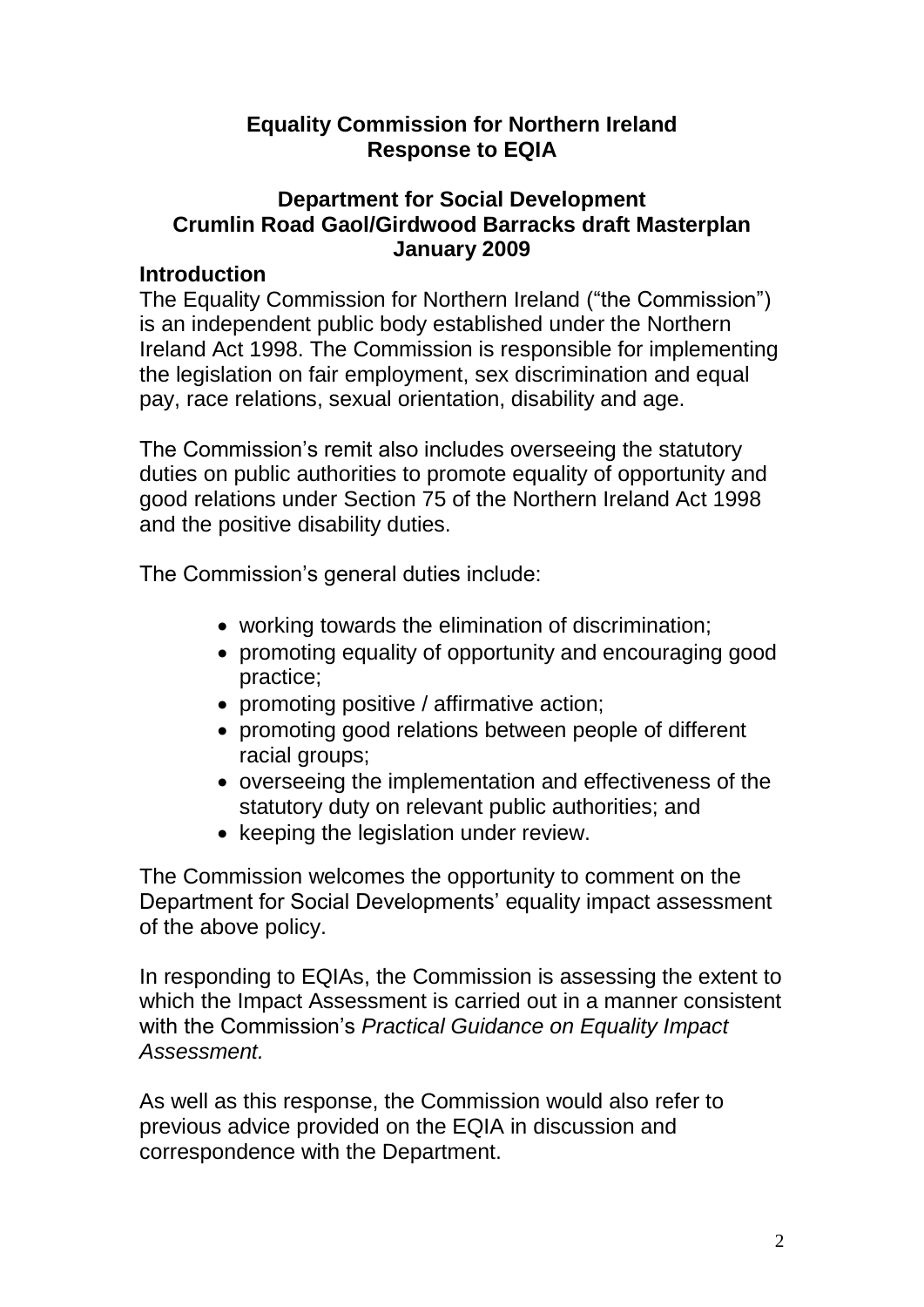# **1.0 Consideration of available data and research**

- 1.1 The Commission recognises the wide range of data and information sources the Department for Social Development has been able to draw on to inform the EQIA. These sources include, for example, data from the Northern Ireland Statistics and Research Agency, the Northern Ireland Housing Executive and the Police Service for Northern Ireland.
- 1.2 The Commission welcomes the steps taken to date by the Department to supplement quantitative data by gathering qualitative information. Page 14 of the Practical Guidance on Equality Impact Assessments states '*undoubtedly, until the quantitative sources of data …are put into place, qualitative data collection techniques, possibly in tandem with special quantitative methods, will have to be used. It will be unacceptable for an EQIA to merely record that no data are available*'. However, it is important that any qualitative information the Department has gathered is clearly presented and analysed in the EQIA.
- 1.3 Paragraph 6.62 (page 43) refers to 'anecdotal evidence' in relation to the sexual orientation group. The source of the the 'anecdotal evidence' is not clear from the EQIA. The Commission would recommend that any data presented in the EQIA is fully referenced in order that consultees have the optimum information available with regard to the factors influencing the Departments policy decision.

# **2.0 Assessment of impacts, mitigating measures and alternative policies**

2.1 The Department has assessed that for the redevelopment of Crumlin Road Gaol/Tourism aspect of the policy there will be no differential/adverse impacts on any of the Section 75 categories. Paragraph 6.8 (page 32) states that '*in overall terms the redevelopment of the site in itself provides an opportunity for the creation of employment…as the development of the site will take a number of years to roll out, the level of sustained construction activity will create the opportunity for a site based training facility*'. While the Commission welcomes the proposed creation of jobs and economic development in an area of proven social deprivation we would recommend that further detail be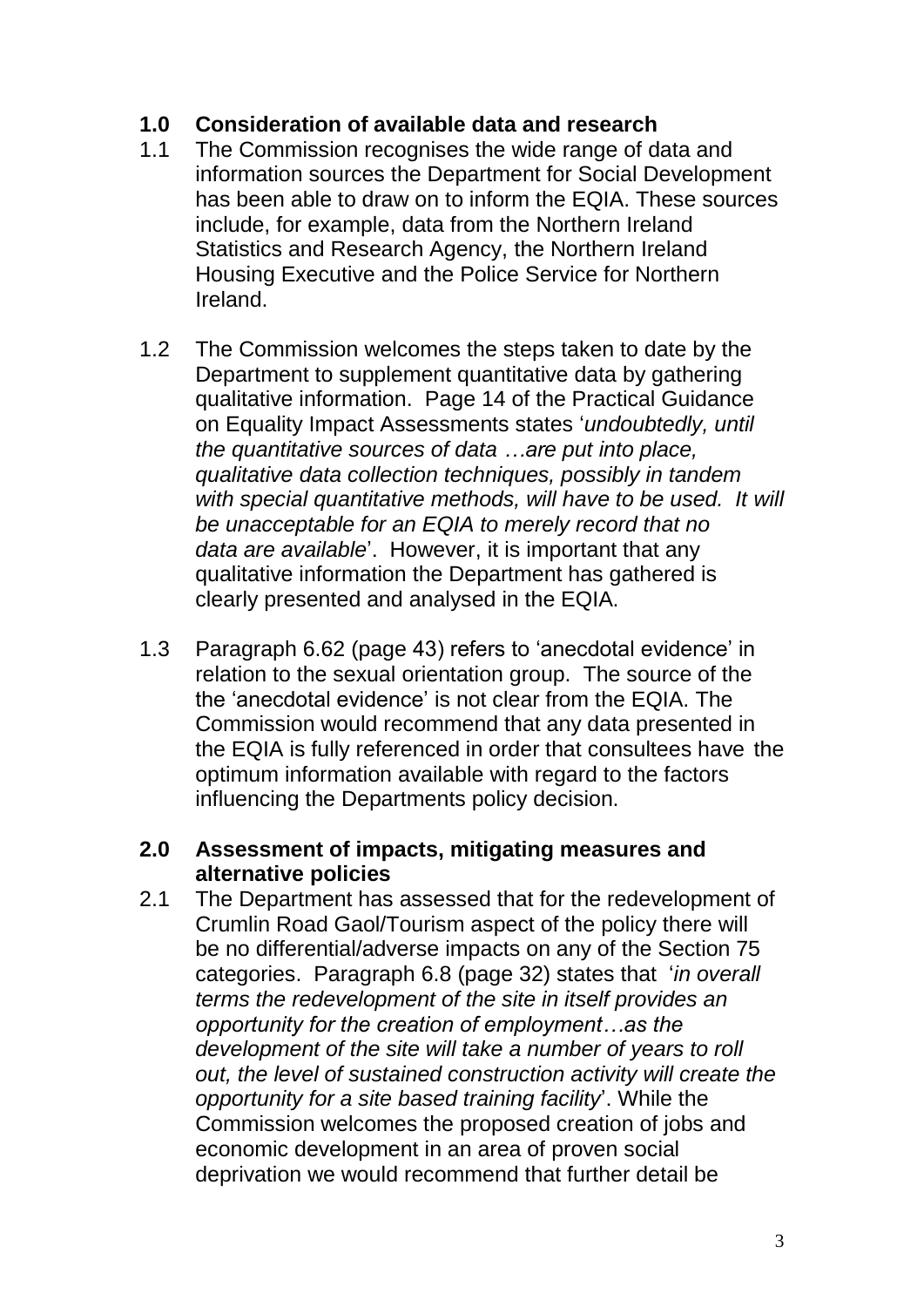provided in the EQIA on the types of jobs that could potentially be created for local people. This is of particular importance given the situation that arose in the development of the Belfast Gasworks site and as evidenced by the Social Development Committee minutes of the 15 November 2007. Anna Lo MLA, a member of the Social Development Committee, is on record as stating '*During the development of the Gasworks site, some communities from the Markets area and from Donegall Pass, in particular, were disappointed that they did not benefit much from the development'<sup>1</sup>* . Community activists have also drawn attention to the lack of jobs for local people<sup>2</sup>.

- 2.2 In light of the positive nature of the statutory duties and the need for public authorities to consider how better to promote equality of opportunity, clarification of the Department's commitment to the provision of the training facility would be welcome by the Commission.
- 2.3 The Commission would like to refer the Department to the advice contained in the Commissions Equality Codes of Practice and in particular the '*Good Practice Guide for Promoting Equality of Opportunity: Recruitment from those not in Employment*'. The Guide outlines the provisions for positive action within the anti-discrimination legislation. The Guide draws attention to permissible measures to enable unemployed people to gain employment (page 2):

'*Particular steps are sometimes required to assist those not currently in employment back into the labour market, and the equality legislation permits this. Under fair employment and race relations legislation it is lawful for employers to give preference to people who have not been in employment for a defined period of time when applying to fill vacancies. Furthermore, disability legislation allows employers to treat applicants with a disability more favourably than those without a disability. Employers can, for example, ring fence certain jobs so that they are only open to disabled people, or* 

 $\overline{a}$ 

<sup>1</sup>Committee for Social Development Official Report: Inquiry into Town Centre Regeneration 15 November 2007 http://www.niassembly.gov.uk/social/2007mandate/moe/071115\_town.htm

<sup>&</sup>lt;sup>2</sup> Participation and the Practice of Rights Project Residents Jury; regenerating Girdwood Barracks and Crumlin Road Gaol, A human rights Based Approach and Rights in Action: Changing Mental Health Services page 51.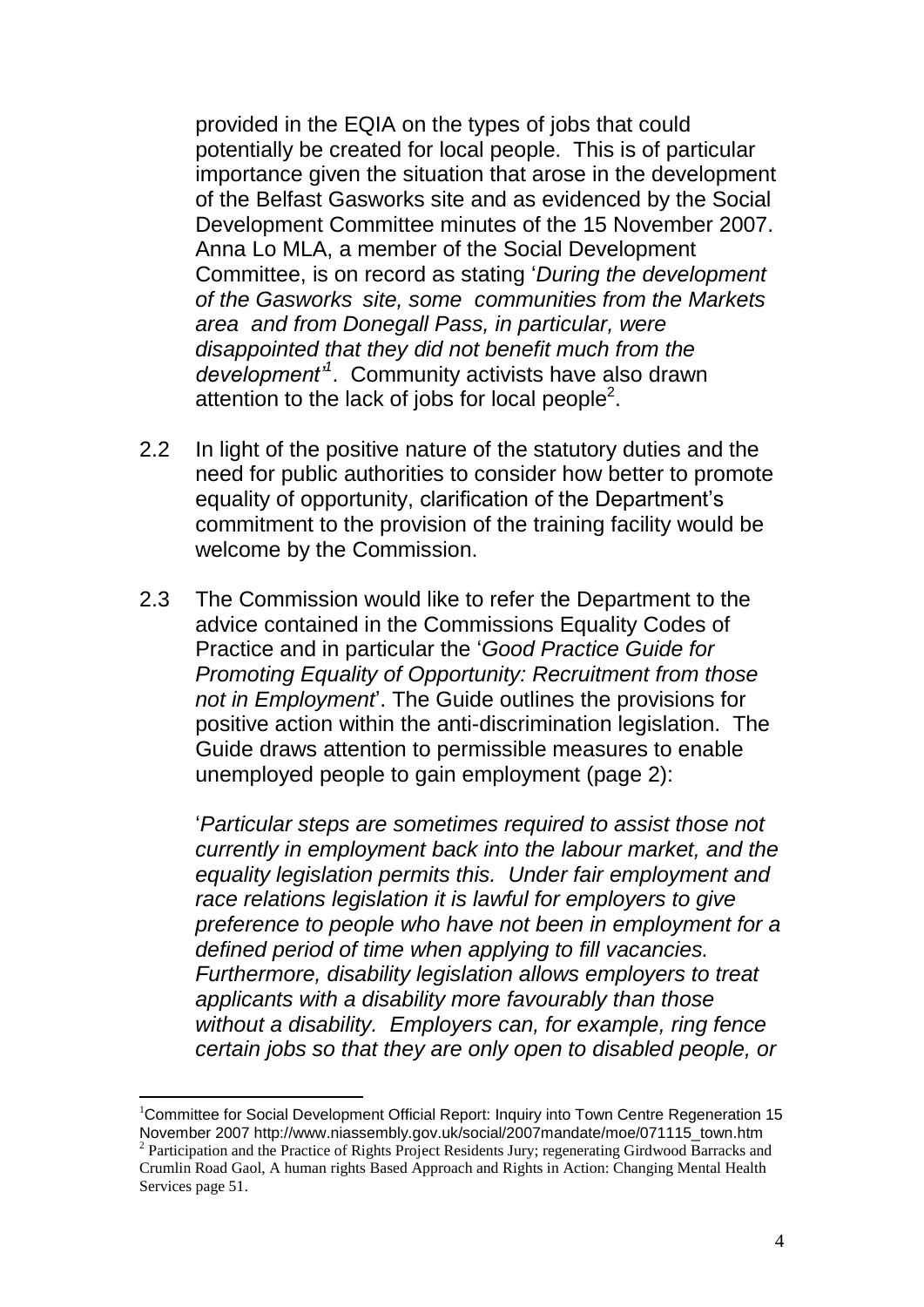*they can offer placement opportunities to disabled people which may lead to permanent jobs'.* 

- 2.4 Paragraph 6.22 of the EQIA (page 34) states that '*focus groups made the point that any apprenticeships created during the development of the site should be aimed at both men and women'* and paragraph 6.23 states *'that training leading to employment should be a priority for disabled people'*. The Department has stated that these issues will be taken into account as site based training is progressed. The Commission would recommend that there should be an explicit commitment in the EQIA that any training provided will be open and promoted to all Section 75 groups and, if necessary, reasonable adjustments should be made for those with a disability.
- 2.5 At paragraphs 6.33 and 6.35 (page 35 of the EQIA) the Department has acknowledged the potential for differential impact if a new leisure centre were to be identified with one community. Paragraph 6.52 (page 41) which refers to housing states that *'for the purposes of this impact assessment, the Department considers that any differential impacts identified and conclusions made in respect of Catholic and Protestant religious groups are similar to differential impacts identified for the main political groups i.e. Protestant/Unionist/Loyalist and Catholic/Nationalist/Republican.* The Department should give further consideration as recommended in the 'Practical Guidance on Equality Impact Assessment' to whether the potential differential impact is adverse. Paragraph 3.7 (page 25) of the Practical Guidance states '*the public authority must make a judgement as to whether there is a differential impact and then determine whether the impact is adverse based on a systematic appraisal of the accumulated information*'.
- 2.6 In previous correspondence with the Commission, the Department has drawn attention to an extract from the Commission's 'Statement on Key Inequalities in Northern Ireland' which states that '*segregation in housing and communities reduces choice, represents inefficient housing allocations and a waste of public resources as it reduces the resources available for affordable housing and, ultimately, it*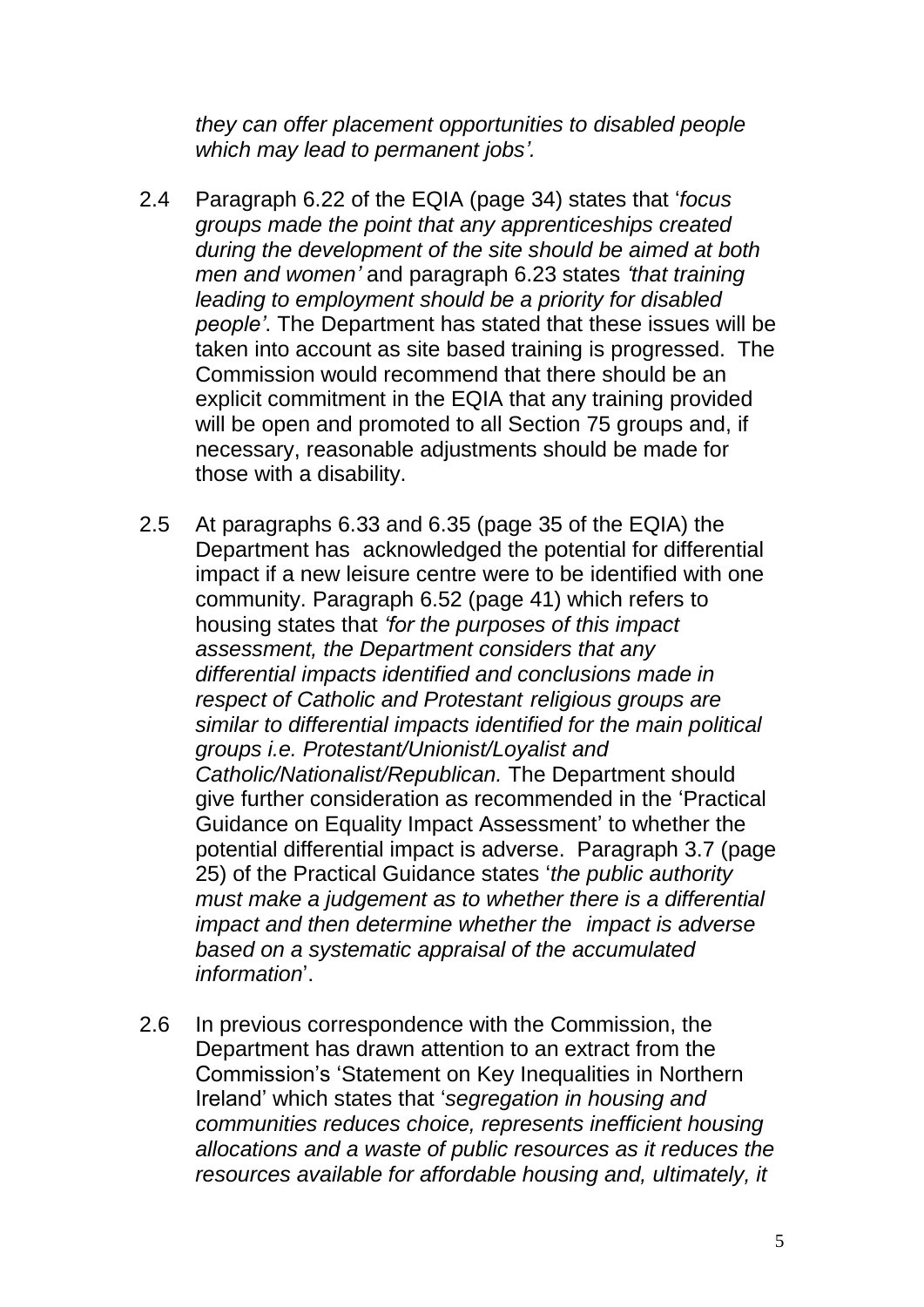*adds to polarisation between communities*' 3 . The Commission would like to reiterate previous advice provided to the Department on this issue in relation to the relationship between the equality duty and the good relations duty. The Guide to the Statutory Duties Paragraph 2.15 (page19) states 'In the Parliamentary debates on the Northern Ireland Bill, the then Secretary of State Dr Marjorie Mowlam said: *'[W]e regard equality of opportunity and good relations as complementary. There should be no conflict between the two objectives. Good relations cannot be based on inequality between different religions of ethnic groups. Social cohesion requires equality to be reinforced by good community relations. I repeat that we see no conflict between these two objectives' (*Commission emphasis), House of Commons, Official Report , 27 July 1998 col. 109.

- 2.7 Furthermore, paragraph 2.17(page 18) of the Guide states that '*to the extent that public authorities perceive, in particular circumstances, a tension between the two duties, the primary duty of a public authority is its equality duty. The good relations duty cannot be invoked to justify a failure or refusal to comply with the equality duty'.*
- 2.8 Given the high level of poverty and deprivation in the area as evidenced by the statistics in Section 4, and in consideration of the duty to promote equality of opportunity in a positive way, it is important that there is an appropriate balance of private housing, social housing and other options such as coownership. There is a need for the Department to ensure that sufficient affordable and accessible housing is provided to significantly reduce the housing list and housing stress in the area. The Commission's 'Statement on Key Inequalities in Northern Ireland' (page 21) emphasizes that 'A*ction is required to reduce the inequalities caused as a result of a dramatic recent increase in homelessness, a rising number of households on the waiting list and in housing stress and a lack of affordable housing…Public policymakers must recognise the impact of housing on equality, to identify where we must reduce exclusion, increase meaningful housing choice and focus our energies on achieving positive change*'. The Statement also recommends (pages 22-23) that

 $\overline{a}$ 

 $3$  Equality Commission for Northern Ireland: Statement on Key Inequalities in Northern Ireland, page 22 (October 2007)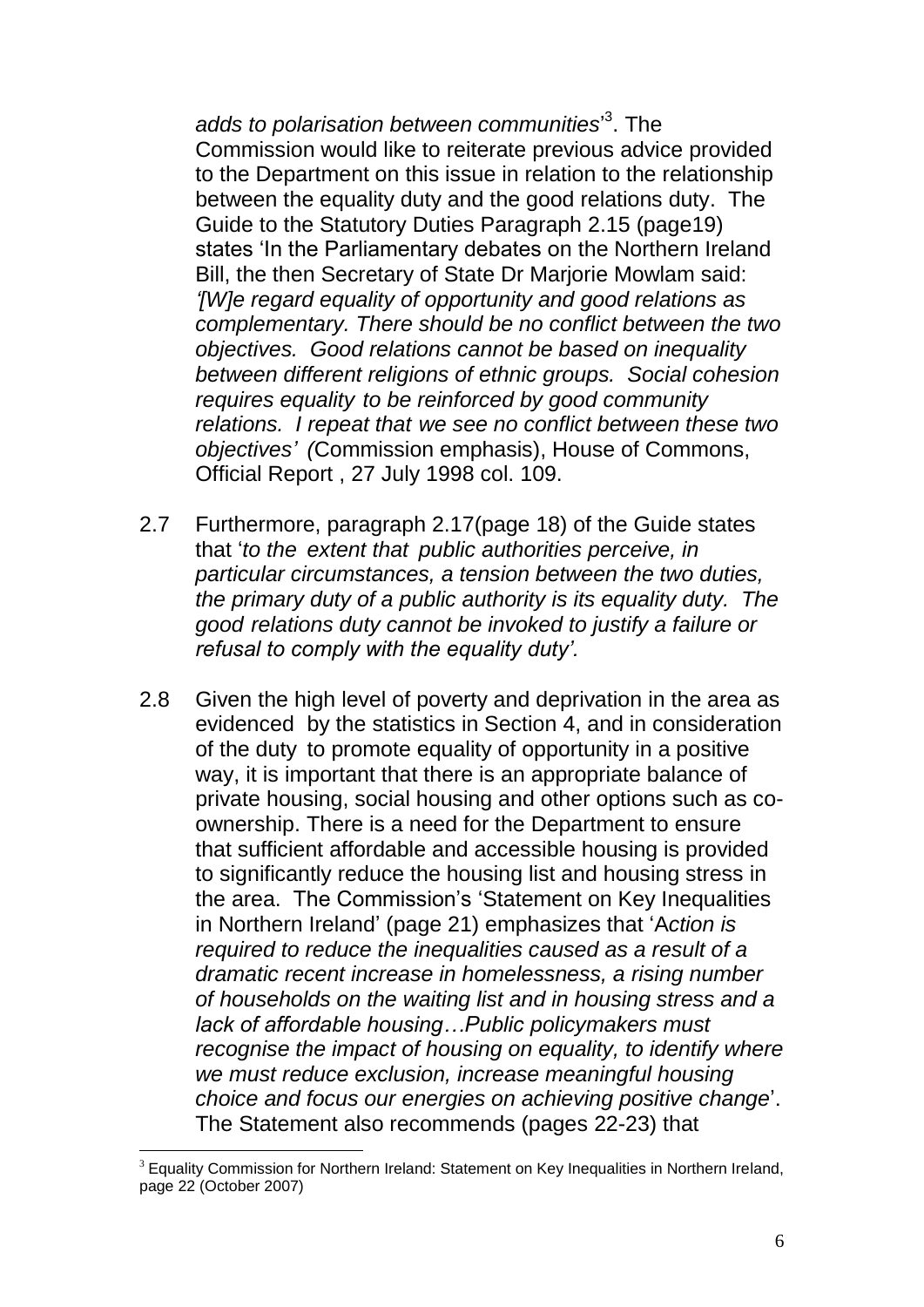*'adopting the lifetime home standard, alongside wheelchair standard housing, across the public and private sector would increase choice and provide access to improved quality of life'.* 

2.9 Paragraph 6.91 (page 47) states that *'The Department considers that there is the potential of an adverse impact by the proposed Arc Road to persons of different religious belief and political opinion'.* However, Chapter 7 of the EQIA is entitled 'Consideration of mitigating measures/alternative policies'. Paragraph 7.14 states that *'in order to achieve the objective of developing the site as shared space, the following measures may need to be considered'.* The Commission considers that there should be a more explicit commitment in the EQIA to mitigating measures in line with the requirement set out in the Guide to the Statutory Duties (page 29 of the Practical Guidance): '*The consideration of mitigating measures and alternative policies is at the heart of the EQIA process….Ways ofdelivering policy aims which have a less adverse effect on the relevant equality category, or which better promote equality of opportunity for the relevant equality category, must in particular be considered*'.

# **3.0 Formal consultation on the likely impact of proposed policies**

3.1 The Commission wishes to emphasise the requirement of the section 75 legislation (Schedule 9, paragraph 9.2), that in making any decision with respect to a policy adopted or proposed to be adopted by it, a public authority shall take into account any equality impact assessment and consultation carried out in relation to the policy. The Commission would advise the Department of the importance of engaging with the points raised by consultees during the consultation process.

### **4.0 Relevance of other statutory duty guidance**

4.1 The Commission notes the statement at Paragraph 10.3 that the 'Department has regard for and will continue to have regard for the Guidance set out in Equality of Opportunity and Sustainable Development in Public Sector Procurement'. The Commission would like further information on what particular steps the Department will take to implement this